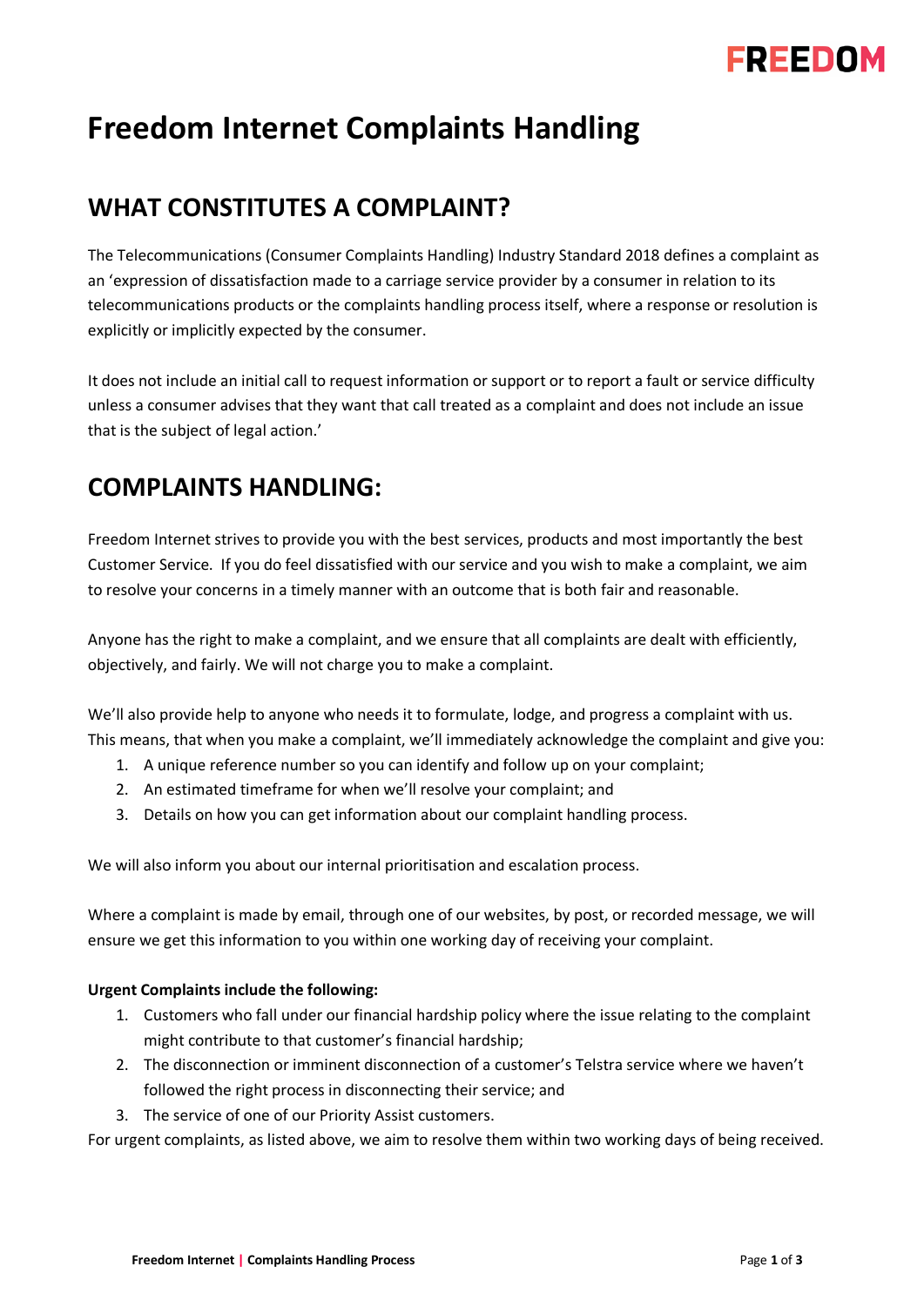## :DEENNI

To improve our services we will also identify, record and analyze customer complaints to determine complaint causes. These will be classified in a manner that will facilitate reporting and analysis of complaint data to coordinate rectification and/or training.

If you have a disability, please let us know so we can tailor our assistance during the complaint process to your needs. You may need an authorised representative or advocate to assist you and we will be pleased to explain how to arrange this.

You can monitor the progress of your complaint by directly contacting the skilled Customer Care team who will be personally handling the resolution of complaint.

## **THE STEPS WE TAKE TO RESOLVE COMPLAINTS**

We would ideally like to resolve your complaint at the time it's raised. However, if we need to investigate it further, our aim is to resolve it, or update you what we're doing to resolve it, within ten working days.

The time we spend investigating a complaint is determined by its seriousness and complexity, and we're committed to resolving complaints as soon as possible. Our investigation process begins as soon as we become aware of your complaint. Once we have investigated your complaint, we will endeavor to contact you or your representative, and will propose a resolution.

If we cannot contact you or your representative, we will write (or e-mail) you stating we were not able to contact you, provide details of those attempts and invite you to contact us to discuss the complaint within a specific timeframe no less than ten working days from the date of the correspondence. If no response is received from you or your representative after ten working days of the date of the correspondence the complaint will be closed.

Your complaint will stay registered for six months after closure of the complaint (where we have been unable to contact you), should you get in touch in that period, we will reopen the complaint and revisit our investigation.

Should you wish to accept our resolution, we will aim to complete all steps to implement that resolution within 10 working days. We will only implement the resolution once it has been accepted by you.

The only cases where this may differ, is when you agree to a different timeframe for resolution, or we need you to do something in order to resolve the complaint. Again, we will only close your complaint or implement a solution when you have agreed to that solution.

Sometimes, we might not be able to resolve a complaint within the timeframes set out above. If that's the case, we'll contact you and explain the reason for the delay and give you a new timeframe for resolution.

We will provide written confirmation of the resolution of a complaint within five working days if you ask us.